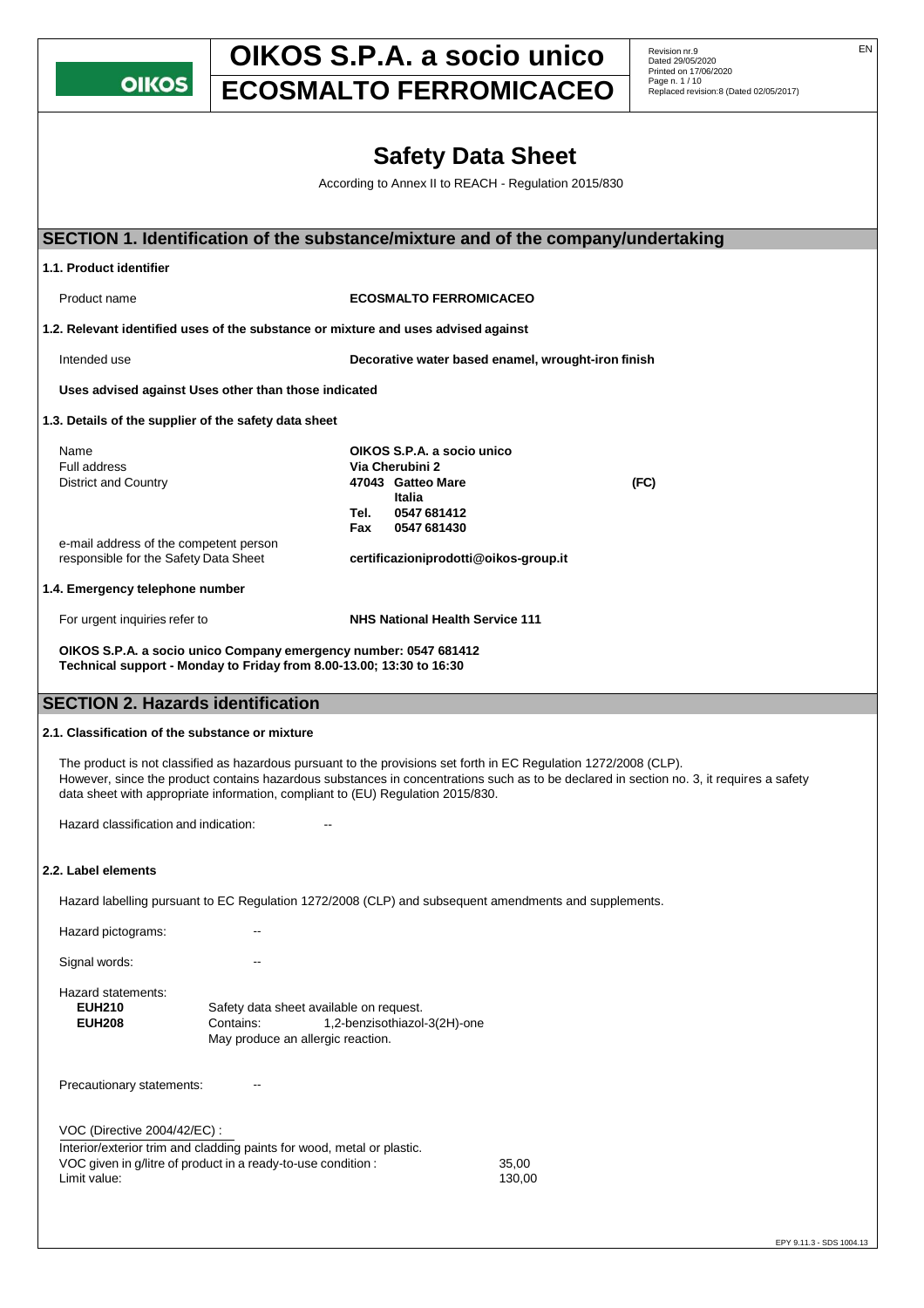

# **OIKOS S.P.A. a socio unico** Revision nr.9 Page n. 2 / 10 **ECOSMALTO FERROMICACEO** Replaced revision:8 (Dated 02/05/2017)

Revision nr.9<br>Dated 29/05/2020 Printed on 17/06/2020<br>Page n. 2 / 10

**SECTION 2. Hazards identification** ... / >>

#### **2.3. Other hazards**

On the basis of available data, the product does not contain any PBT or vPvB in percentage greater than 0,1%.

### **SECTION 3. Composition/information on ingredients**

#### **3.2. Mixtures**

| Contains:                    |                  |                     |                                                                                                                                                   |  |  |
|------------------------------|------------------|---------------------|---------------------------------------------------------------------------------------------------------------------------------------------------|--|--|
| <b>Identification</b>        |                  | $x =$ Conc. %       | Classification 127212008 (CLP)                                                                                                                    |  |  |
| 2-butoxyethanol              |                  |                     |                                                                                                                                                   |  |  |
| CAS                          | 111-76-2         | $2 \le x < 2.5$     | Acute Tox. 4 H302, Acute Tox. 4 H312, Acute Tox. 4 H332, Eye Irrit. 2 H319,<br><b>Skin Irrit. 2 H315</b>                                          |  |  |
| EC.                          | 203-905-0        |                     |                                                                                                                                                   |  |  |
| <i><b>INDEX</b></i>          | 603-014-00-0     |                     |                                                                                                                                                   |  |  |
| Reg. no.                     | 01-2119475108-36 |                     |                                                                                                                                                   |  |  |
| 1,2-benzisothiazol-3(2H)-one |                  |                     |                                                                                                                                                   |  |  |
| CAS                          | 2634-33-5        | $0.02 \le x < 0.04$ | Acute Tox. 2 H330, Acute Tox. 4 H302, Eye Dam. 1 H318, Skin Irrit. 2 H315,<br>Skin Sens. 1 H317, Aquatic Acute 1 H400 M=1, Aquatic Chronic 2 H411 |  |  |
| EC.                          | 220-120-9        |                     |                                                                                                                                                   |  |  |
| <b>INDEX</b>                 | 613-088-00-6     |                     |                                                                                                                                                   |  |  |
| Reg. no.                     | 01-2120761540-60 |                     |                                                                                                                                                   |  |  |

The full wording of hazard (H) phrases is given in section 16 of the sheet.

### **SECTION 4. First aid measures**

#### **4.1. Description of first aid measures**

EYES: Remove contact lenses, if present. Wash immediately with plenty of water for at least 15 minutes, opening the eyelids fully. If problem persists, seek medical advice.

SKIN: Remove contaminated clothing. Wash immediately with plenty of water. If irritation persists, get medical advice/attention. Wash contaminated clothing before using it again.

INHALATION: Remove to open air. In the event of breathing difficulties, get medical advice/attention immediately.

INGESTION: Get medical advice/attention. Induce vomiting only if indicated by the doctor. Never give anything by mouth to an unconscious person, unless authorised by a doctor.

#### **4.2. Most important symptoms and effects, both acute and delayed**

Specific information on symptoms and effects caused by the product are unknown.

#### **4.3. Indication of any immediate medical attention and special treatment needed**

Information not available

## **SECTION 5. Firefighting measures**

#### **5.1. Extinguishing media**

SUITABLE EXTINGUISHING EQUIPMENT The extinguishing equipment should be of the conventional kind: carbon dioxide, foam, powder and water spray. UNSUITABLE EXTINGUISHING EQUIPMENT None in particular.

#### **5.2. Special hazards arising from the substance or mixture**

HAZARDS CAUSED BY EXPOSURE IN THE EVENT OF FIRE Do not breathe combustion products.

#### **5.3. Advice for firefighters**

#### GENERAL INFORMATION

Use jets of water to cool the containers to prevent product decomposition and the development of substances potentially hazardous for health. Always wear full fire prevention gear. Collect extinguishing water to prevent it from draining into the sewer system. Dispose of contaminated water used for extinction and the remains of the fire according to applicable regulations. SPECIAL PROTECTIVE EQUIPMENT FOR FIRE-FIGHTERS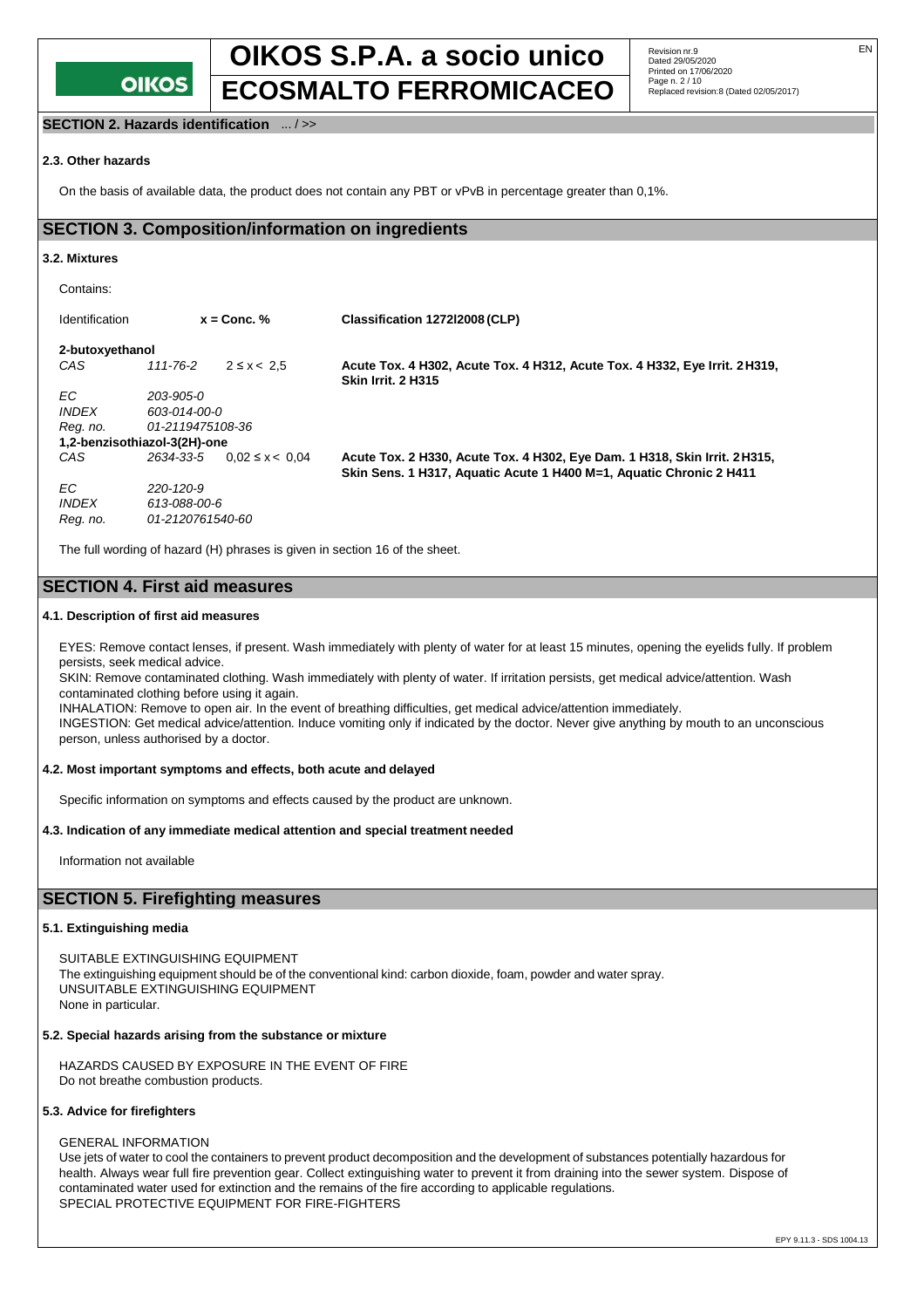

# **OIKOS S.P.A. a socio unico** Revision nr.9 **ECOSMALTO FERROMICACEO** Replaced revision:8 (Dated 02/05/2017)

Revision nr.9<br>Dated 29/05/2020 Printed on 17/06/2020<br>Page n. 3 / 10

Normal fire fighting clothing i.e. fire kit (BS EN 469), gloves (BS EN 659) and boots (HO specification A29 and A30) in combination with self-contained open circuit positive pressure compressed air breathing apparatus (BS EN137).

## **SECTION 6. Accidental release measures**

#### **6.1. Personal precautions, protective equipment and emergency procedures**

Block the leakage if there is no hazard.

Wear suitable protective equipment (including personal protective equipment referred to under Section 8 of the safety data sheet) to prevent any contamination of skin, eyes and personal clothing. These indications apply for both processing staff and those involved in emergency procedures.

#### **6.2. Environmental precautions**

The product must not penetrate into the sewer system or come into contact with surface water or ground water.

#### **6.3. Methods and material for containment and cleaning up**

Collect the leaked product into a suitable container. Evaluate the compatibility of the container to be used, by checking section 10. Absorb the remainder with inert absorbent material.

Make sure the leakage site is well aired. Contaminated material should be disposed of in compliance with the provisions set forth in point 13.

#### **6.4. Reference to other sections**

Any information on personal protection and disposal is given in sections 8 and 13.

## **SECTION 7. Handling and storage**

#### **7.1. Precautions for safe handling**

Before handling the product, consult all the other sections of this material safety data sheet. Avoid leakage of the product into the environment. Do not eat, drink or smoke during use. Remove any contaminated clothes and personal protective equipment before entering places in which people eat.

#### **7.2. Conditions for safe storage, including any incompatibilities**

Store only in the original container. Store the containers sealed, in a well ventilated place, away from direct sunlight. Keep containers away from any incompatible materials, see section 10 for details.

#### **7.3. Specific end use(s)**

Information not available

#### **SECTION 8. Exposure controls/personal protection**

#### **8.1. Control parameters**

Regulatory References:

EU OEL EU Directive (EU) 2017/2398; Directive (EU) 2017/164; Directive 2009/161/EU; Directive 2006/15/EC; Directive 2004/37/EC; Directive 2000/39/EC; Directive 91/322/EEC.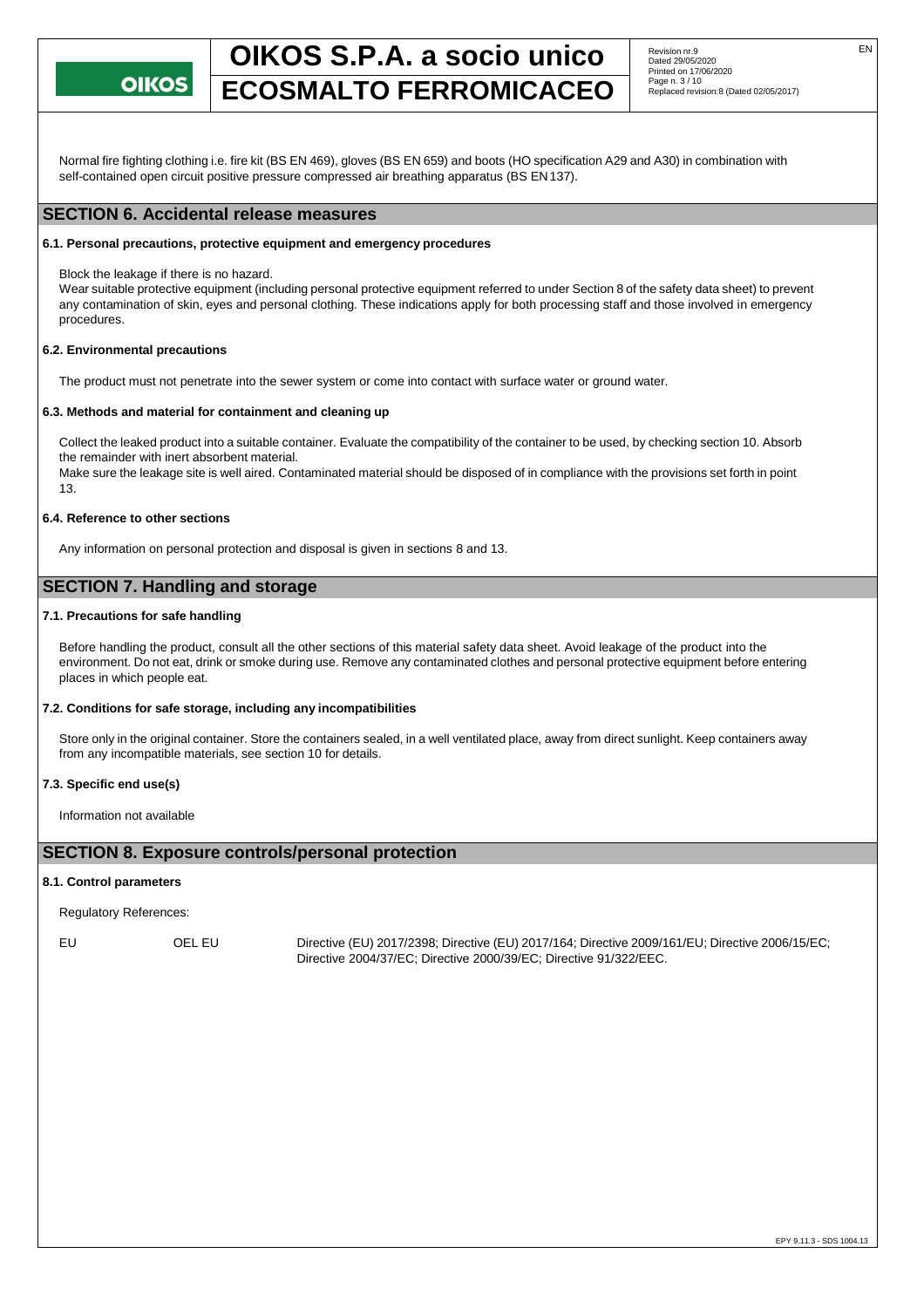

# **OIKOS S.P.A. a socio unico Revision nr.9** EN Page n. 4 / 10 **ECOSMALTO FERROMICACEO** Replaced revision:8 (Dated 02/05/2017)

Revision nr.9<br>Dated 29/05/2020 Printed on 17/06/2020<br>Page n. 4 / 10

#### **SECTION 8. Exposure controls/personal protection** ... / >>

| 2-butoxyethanol                                    |                                                |        |                      |            |       |             |                        |             |            |              |
|----------------------------------------------------|------------------------------------------------|--------|----------------------|------------|-------|-------------|------------------------|-------------|------------|--------------|
| <b>Threshold Limit Value</b>                       |                                                |        |                      |            |       |             |                        |             |            |              |
| Type                                               | Country                                        | TWA/8h |                      | STEL/15min |       |             | Remarks / Observations |             |            |              |
|                                                    |                                                | mg/m3  | ppm                  |            | mg/m3 | ppm         |                        |             |            |              |
| OEL                                                | EU                                             | 98     | 20                   | 246        |       | 50          |                        |             |            |              |
|                                                    | Predicted no-effect concentration - PNEC       |        |                      |            |       |             |                        |             |            |              |
| Normal value in fresh water                        |                                                |        |                      |            |       |             |                        | 8,8         | mq/1       |              |
| Normal value in marine water                       |                                                |        |                      |            |       | 0,88        | mg/l                   |             |            |              |
| Normal value for fresh water sediment              |                                                |        |                      |            |       | 34,6        | mg/kg/d                |             |            |              |
| Normal value for water, intermittent release       |                                                |        |                      |            |       | 9,1         | mg/l                   |             |            |              |
| Normal value of STP microorganisms                 |                                                |        |                      |            |       | 463         | mg/l                   |             |            |              |
| Normal value for the terrestrial compartment       |                                                |        |                      |            |       |             |                        | 2,33        | mg/kg/d    |              |
| Health - Derived no-effect level - DNEL I DMEL     |                                                |        |                      |            |       |             |                        |             |            |              |
|                                                    |                                                |        | Effects on consumers |            |       |             | Effects on workers     |             |            |              |
| Route of exposure                                  |                                                | Acute  | Acute                | Chronic    |       | Chronic     | Acute                  | Acute       | Chronic    | Chronic      |
|                                                    |                                                | local  | systemic             | local      |       | systemic    | local                  | systemic    | local      | systemic     |
| Oral                                               |                                                |        | 26.7                 |            |       | 6,3         |                        |             |            |              |
|                                                    |                                                |        | mg/kg bw/d           |            |       | mg/kg bw/d  |                        |             |            |              |
| Inhalation                                         |                                                |        | 426                  |            |       | 59          | 246                    | 1091        | <b>NPI</b> | 98           |
| Skin                                               |                                                |        | mg/m3<br>89          |            |       | mg/m3<br>75 | mg/m3                  | mg/m3<br>89 |            | mg/m3<br>125 |
|                                                    |                                                |        | mg/kg bw/d           |            |       | mg/kg bw/d  |                        | mg/kg       |            | mg/kg        |
|                                                    |                                                |        |                      |            |       |             |                        | bw/d        |            | bw/d         |
|                                                    |                                                |        |                      |            |       |             |                        |             |            |              |
|                                                    |                                                |        |                      |            |       |             |                        |             |            |              |
|                                                    | 1,2-benzisothiazol-3(2H)-one                   |        |                      |            |       |             |                        |             |            |              |
| <b>Predicted no-effect concentration - PNEC</b>    |                                                |        |                      |            |       |             |                        |             |            |              |
|                                                    | Normal value in fresh water                    |        |                      |            |       |             |                        | 4,03        | $\mu$ g/l  |              |
| Normal value in marine water                       |                                                |        |                      |            |       |             |                        | 403         | ng/l       |              |
| Normal value for fresh water sediment              |                                                |        |                      |            |       | 49,9        | $\mu$ g/kg             |             |            |              |
| Normal value for marine water sediment             |                                                |        |                      |            |       | 4,99        | µg/kg                  |             |            |              |
| Normal value of STP microorganisms<br>1,03<br>mg/l |                                                |        |                      |            |       |             |                        |             |            |              |
|                                                    | Health - Derived no-effect level - DNEL I DMEL |        |                      |            |       |             |                        |             |            |              |
|                                                    |                                                |        | Effects on consumers |            |       |             | Effects on workers     |             |            |              |
| Route of exposure                                  |                                                | Acute  | Acute                | Chronic    |       | Chronic     | Acute                  | Acute       | Chronic    | Chronic      |
|                                                    |                                                | local  | systemic             | local      |       | systemic    | local                  | systemic    | local      | systemic     |
| Inhalation                                         |                                                |        |                      |            |       | 1,2         |                        |             |            | 6,81         |
|                                                    |                                                |        |                      |            |       | mg/m3       |                        |             |            | mg/m3        |
| Skin                                               |                                                |        |                      |            |       | 345         |                        |             |            | 966          |
|                                                    |                                                |        |                      |            |       | µg/kg bw/d  |                        |             |            | µg/kg        |
|                                                    |                                                |        |                      |            |       |             |                        |             |            | bw/d         |
|                                                    |                                                |        |                      |            |       |             |                        |             |            |              |

Legend:

(C) = CEILING ; INHAL = Inhalable Fraction ; RESP = Respirable Fraction ; THORA = Thoracic Fraction.

VND = hazard identified but no DNEL/PNEC available ; NEA = no exposure expected ; NPI = no hazard identified.

#### **8.2. Exposure controls**

As the use of adequate technical equipment must always take priority over personal protective equipment, make sure that the workplace is well aired through effective local aspiration.

When choosing personal protective equipment, ask your chemical substance supplier for advice.

Personal protective equipment must be CE marked, showing that it complies with applicable standards.

HAND PROTECTION

Protect hands with category III work gloves (see standard EN 374).

The following should be considered when choosing work glove material: compatibility, degradation, failure time and permeability.

The work gloves' resistance to chemical agents should be checked before use, as it can be unpredictable. The gloves' wear time depends on the duration and type of use.

SKIN PROTECTION

Wear category I professional long-sleeved overalls and safety footwear (see Regulation 2016/425 and standard EN ISO 20344). Wash body with soap and water after removing protective clothing.

EYE PROTECTION

Wear airtight protective goggles (see standard EN 166).

RESPIRATORY PROTECTION

If the threshold value (e.g. TLV-TWA) is exceeded for the substance or one of the substances present in the product, use a mask with a type A filter whose class (1, 2 or 3) must be chosen according to the limit of use concentration. (see standard EN 14387). In the presence of gases or vapours of various kinds and/or gases or vapours containing particulate (aerosol sprays, fumes, mists, etc.) combined filters are required.

Respiratory protection devices must be used if the technical measures adopted are not suitable for restricting the worker's exposure to the threshold values considered. The protection provided by masks is in any case limited.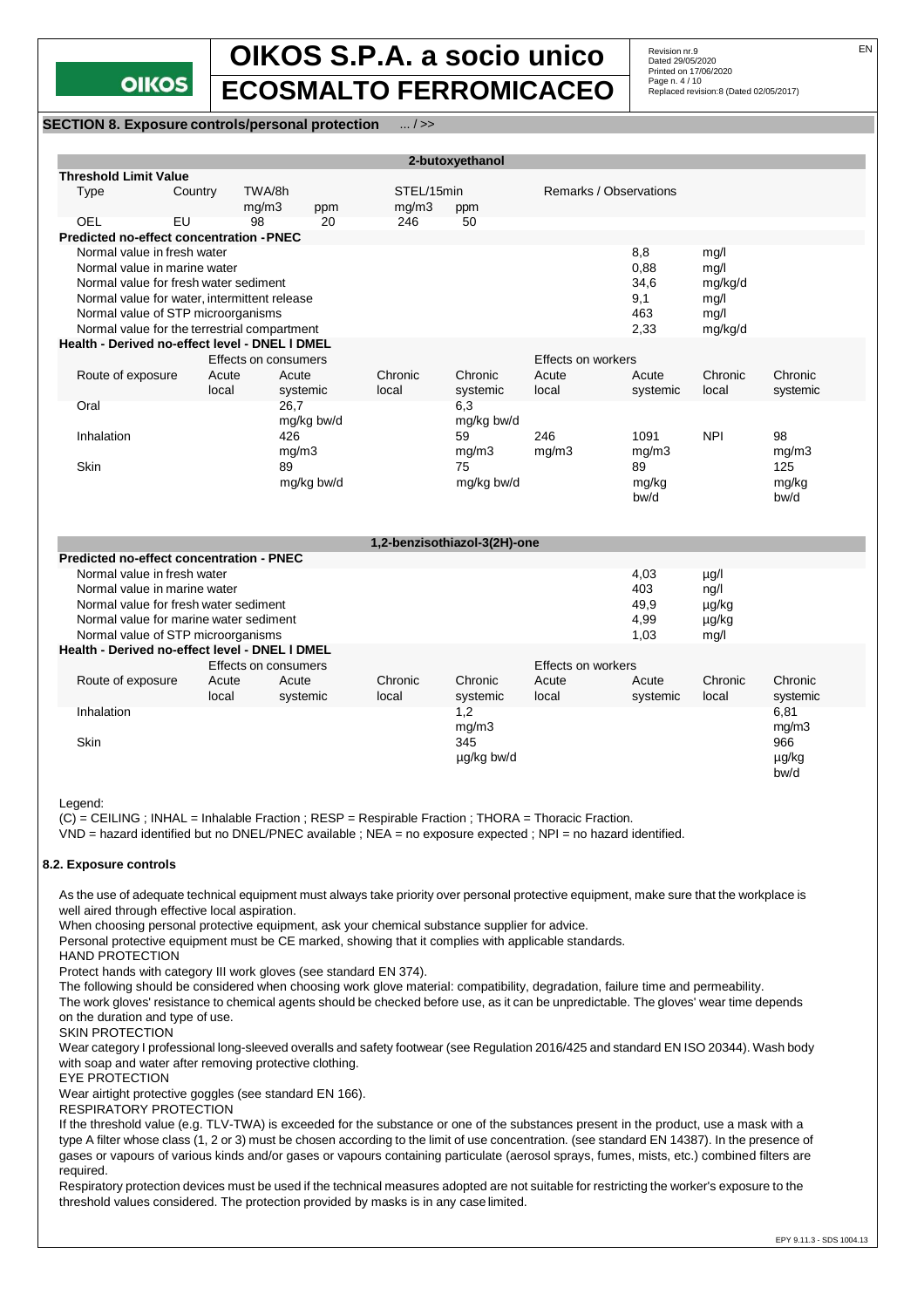**OIKOS** 

# **OIKOS S.P.A. a socio unico** Revision nr.9 Page n. 5 / 10 **ECOSMALTO FERROMICACEO** Replaced revision:8 (Dated 02/05/2017)

Revision nr.9<br>Dated 29/05/2020 Printed on 17/06/2020<br>Page n. 5 / 10

#### **SECTION 8. Exposure controls/personal protection** ... / >>

If the substance considered is odourless or its olfactory threshold is higher than the corresponding TLV-TWA and in the case of an emergency, wear open-circuit compressed air breathing apparatus (in compliance with standard EN 137) or external air-intake breathing apparatus (in compliance with standard EN 138). For a correct choice of respiratory protection device, see standard EN 529. ENVIRONMENTAL EXPOSURE CONTROLS

The emissions generated by manufacturing processes, including those generated by ventilation equipment, should be checked to ensure compliance with environmental standards.

### **SECTION 9. Physical and chemical properties**

#### **9.1. Information on basic physical and chemical properties**

| <b>Properties</b><br>Appearance<br>Colour<br>Odour<br>Odour threshold<br>рH<br>Melting point / freezing point<br>Initial boiling point<br>Boiling range<br>Flash point<br><b>Evaporation Rate</b><br>Flammability of solids and gases<br>Lower inflammability limit<br>Upper inflammability limit<br>Lower explosive limit<br>Upper explosive limit<br>Vapour pressure<br>Vapour density<br>Relative density<br>Solubility<br>Partition coefficient: n-octanol/water<br>Auto-ignition temperature | $\geq$ | Value<br>pasty liquid<br>Grey and the colour chart shades<br>Feeble<br>Not available<br>$7.5 - 8.5$<br>Not available<br>°C<br>100<br>Not available<br>Not applicable<br>Not available<br>not flammable<br>Not applicable<br>Not applicable<br>Not applicable<br>Not applicable<br>Not available<br>Not available<br>1,5<br>Mixable in water<br>Not available<br>Not applicable | Information |
|---------------------------------------------------------------------------------------------------------------------------------------------------------------------------------------------------------------------------------------------------------------------------------------------------------------------------------------------------------------------------------------------------------------------------------------------------------------------------------------------------|--------|--------------------------------------------------------------------------------------------------------------------------------------------------------------------------------------------------------------------------------------------------------------------------------------------------------------------------------------------------------------------------------|-------------|
| Decomposition temperature<br>Viscosity<br><b>Explosive properties</b>                                                                                                                                                                                                                                                                                                                                                                                                                             |        | Not available<br>10000 cps<br>not applicable                                                                                                                                                                                                                                                                                                                                   |             |
| Oxidising properties                                                                                                                                                                                                                                                                                                                                                                                                                                                                              |        | not applicable                                                                                                                                                                                                                                                                                                                                                                 |             |

#### **9.2. Other information**

Information not available

# **SECTION 10. Stability and reactivity**

#### **10.1. Reactivity**

There are no particular risks of reaction with other substances in normal conditions of use.

### 2-butoxyethanol Decomposes under the effect of heat.

## **10.2. Chemical stability**

The product is stable in normal conditions of use and storage.

#### **10.3. Possibility of hazardous reactions**

No hazardous reactions are foreseeable in normal conditions of use and storage.

2-butoxyethanol

May react dangerously with: aluminium,oxidising agents.Forms peroxides with: air.

### **10.4. Conditions to avoid**

None in particular. However the usual precautions used for chemical products should be respected.

2-butoxyethanol Avoid exposure to: sources of heat,naked flames.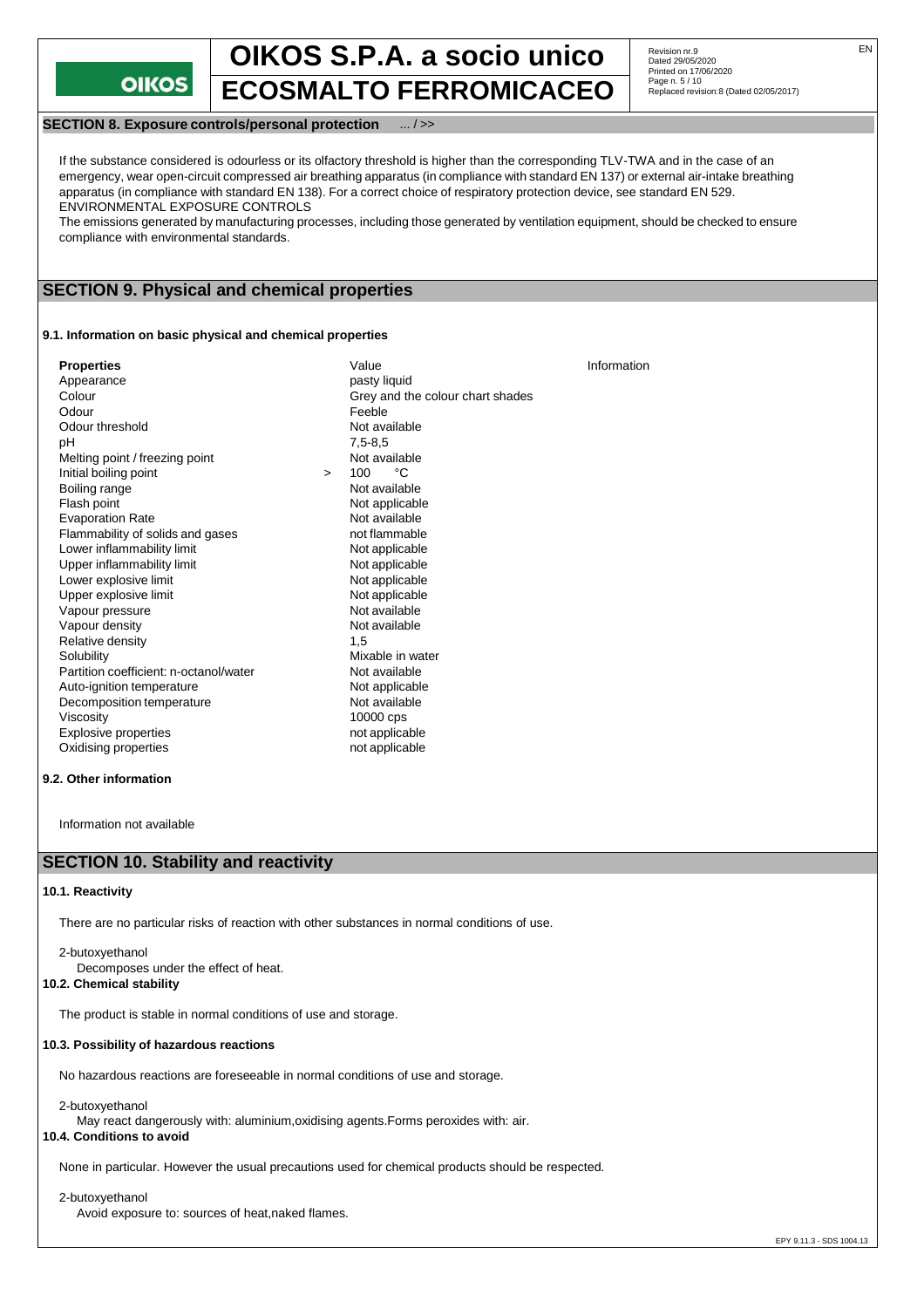# **OIKOS S.P.A. a socio unico** Revision nr.9 Page n. 6 / 10 **ECOSMALTO FERROMICACEO** Replaced revision:8 (Dated 02/05/2017)

**SECTION 10. Stability and reactivity** ... / >>

#### **10.5. Incompatible materials**

Information not available

#### **10.6. Hazardous decomposition products**

2-butoxyethanol

May develop: hydrogen.

# **SECTION 11. Toxicological information**

In the absence of experimental data for the product itself, health hazards are evaluated according to the properties of the substances it contains, using the criteria specified in the applicable regulation for classification. It is therefore necessary to take into account the concentration of the individual hazardous substances indicated in section 3, to evaluate the toxicological effects of exposure to the product.

#### **11.1. Information on toxicological effects**

Metabolism, toxicokinetics, mechanism of action and other information

Information not available

Information on likely routes of exposure

Information not available

Delayed and immediate effects as well as chronic effects from short and long-term exposure

Information not available

Interactive effects

Information not available

#### ACUTE TOXICITY

LC50 (Inhalation) of the mixture:  $>$  5 mg/l LD50 (Oral) of the mixture:  $>$ 2000 mg/kg LD50 (Dermal) of the mixture:  $>2000$  mg/kg

> 2-butoxyethanol<br>LD50 (Oral) LD50 (Dermal) 100 mm and the matrix of the 435 mg/kg Rabbit LC50 (Inhalation) 100 mm and the 400 ppm/7h guine

1,2-benzisothiazol-3(2H)-one

1414 mg/kg guinea pig

400 ppm/7h guinea pig

LD50 (Oral) > 490 mg/kg bw 490-670 (rat)  $2000$  mg/kg bw (rat)

#### SKIN CORROSION / IRRITATION

Does not meet the classification criteria for this hazard class

#### SERIOUS EYE DAMAGE / IRRITATION

Does not meet the classification criteria for this hazard class

RESPIRATORY OR SKIN SENSITISATION

May produce an allergic reaction. Contains: 1,2-benzisothiazol-3(2H)-one

GERM CELL MUTAGENICITY

Does not meet the classification criteria for this hazard class

CARCINOGENICITY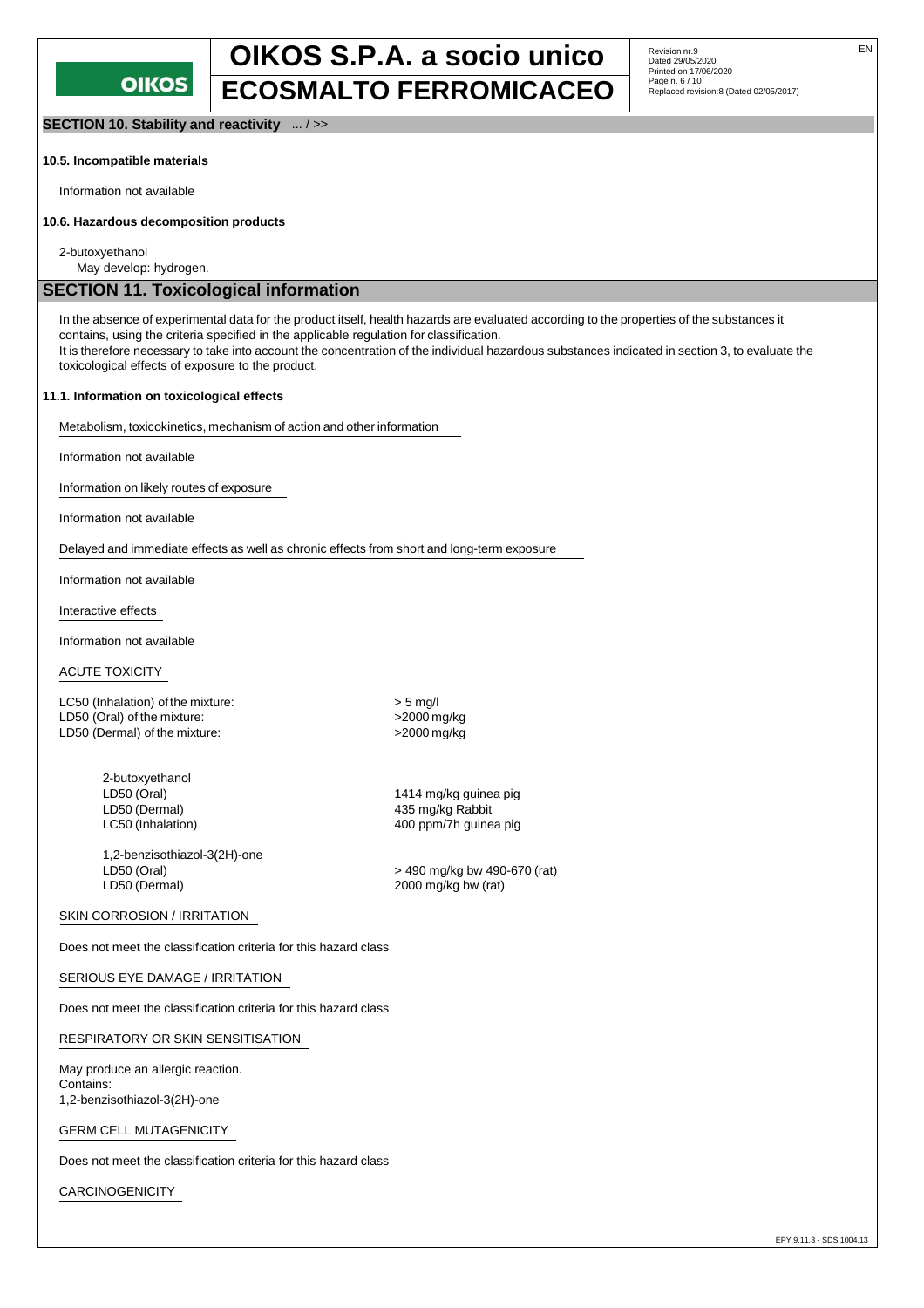# **OIKOS**

# **OIKOS S.P.A. a socio unico** Revision nr.9 **ECOSMALTO FERROMICACEO**

Revision nr.9<br>Dated 29/05/2020 Printed on 17/06/2020<br>Page n. 7 / 10

**SECTION 11. Toxicological information** ... / >>

Does not meet the classification criteria for this hazard class

REPRODUCTIVE TOXICITY

Does not meet the classification criteria for this hazard class

STOT - SINGLE EXPOSURE

Does not meet the classification criteria for this hazard class

STOT - REPEATED EXPOSURE

Does not meet the classification criteria for this hazard class

ASPIRATION HAZARD

Does not meet the classification criteria for this hazard class

# **SECTION 12. Ecological information**

No specific data are available for this product. Handle it according to good working practices. Avoid littering. Do not contaminate soil and waterways. Inform the competent authorities, should the product reach waterways or contaminate soil or vegetation. Please take all the proper measures to reduce harmful effects on aquifers.

#### **12.1. Toxicity**

| 2-butoxyethanol                         |                          |
|-----------------------------------------|--------------------------|
| LC50 - for Fish                         | 1464 mg/l/96h            |
| EC50 - for Crustacea                    | 1800 mg/l/48h            |
| EC50 - for Algae / Aquatic Plants       | 1840 mg/l/72h            |
| EC10 for Algae / Aquatic Plants         | 679 mg/l/72h             |
| Chronic NOEC for Fish                   | 100 mg/l 21 days         |
| Chronic NOEC for Crustacea              | 100 mg/l 21 days         |
| Chronic NOEC for Algae / Aquatic Plants | 286 mg/l 72 h            |
| 1,2-benzisothiazol-3(2H)-one            |                          |
| LC50 - for Fish                         | $> 2,15$ mg/l 2,15-22    |
| EC50 - for Crustacea                    | > 2,9 mg/l 2,9-2,94      |
| EC50 - for Algae / Aquatic Plants       | > 70 µg/l 70-150         |
| Chronic NOEC for Algae / Aquatic Plants | $>$ 40,3 $\mu$ g/l 40-55 |
| 12.2. Persistence and degradability     |                          |
| 2-butoxyethanol                         |                          |
| Solubility in water                     | 1000 - 10000 mg/l        |
| Rapidly degradable                      |                          |
| 1,2-benzisothiazol-3(2H)-one            |                          |
| Rapidly degradable                      |                          |
| 12.3. Bioaccumulative potential         |                          |
| 2-butoxyethanol                         |                          |
| Partition coefficient: n-octanol/water  | 0,81                     |
|                                         |                          |
| 12.4. Mobility in soil                  |                          |
| Information not available               |                          |
|                                         |                          |

## **12.5. Results of PBT and vPvB assessment**

On the basis of available data, the product does not contain any PBT or vPvB in percentage greater than 0,1%.

#### **12.6. Other adverse effects**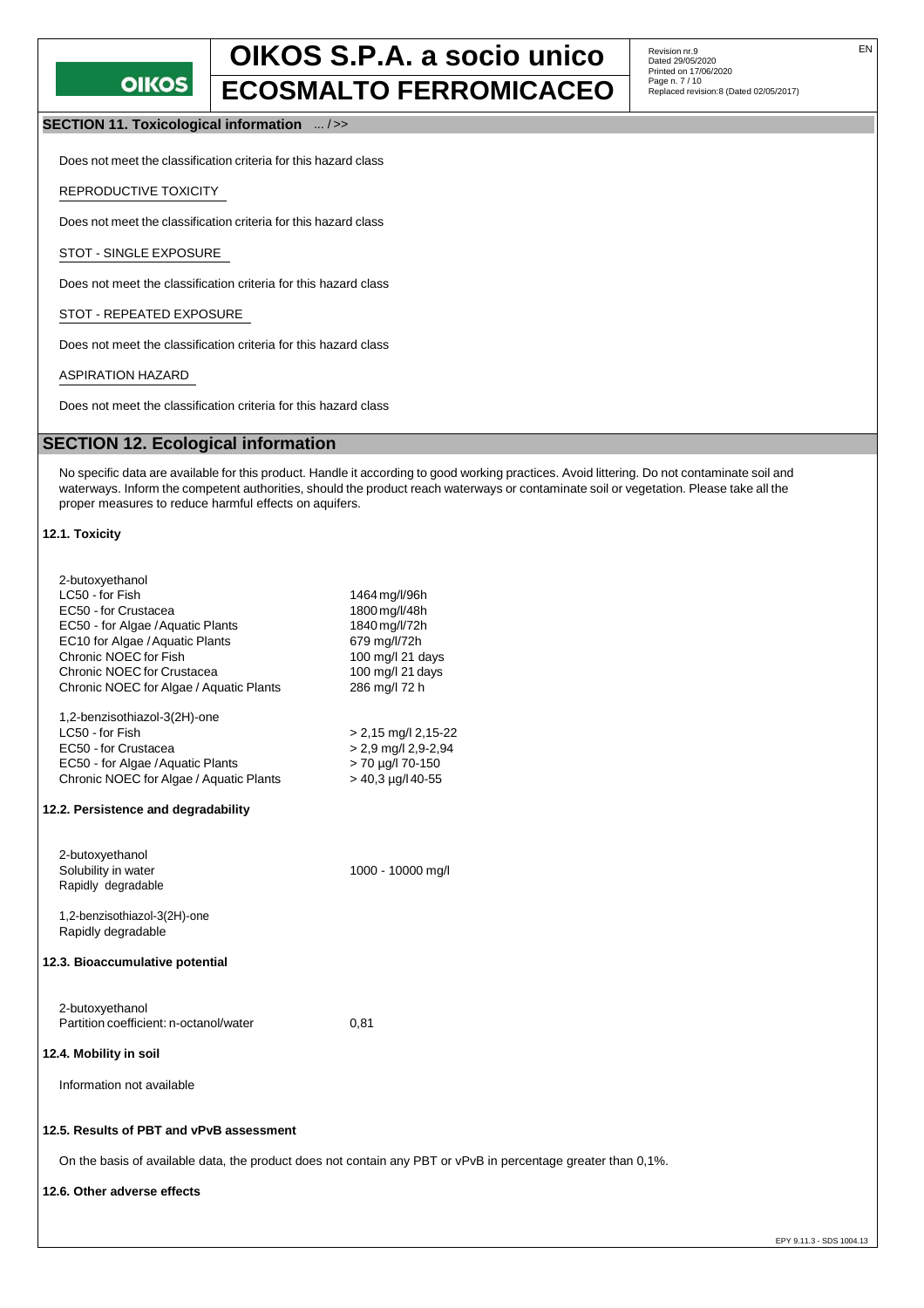

# **OIKOS S.P.A. a socio unico** Revision nr.9 **ECOSMALTO FERROMICACEO** Replaced revision:8 (Dated 02/05/2017)

Information not available

# **SECTION 13. Disposal considerations**

#### **13.1. Waste treatment methods**

Reuse, when possible. Neat product residues should be considered special non-hazardous waste. Disposal must be performed through an authorised waste management firm, in compliance with national and local regulations. CONTAMINATED PACKAGING Contaminated packaging must be recovered or disposed of in compliance with national waste management regulations.

# **SECTION 14. Transport information**

The product is not dangerous under current provisions of the Code of International Carriage of Dangerous Goods by Road (ADR) and by Rail (RID), of the International Maritime Dangerous Goods Code (IMDG), and of the International Air Transport Association (IATA) regulations.

**14.1. UN number**

Not applicable **14.2. UN proper shipping name**

Not applicable **14.3. Transport hazard class(es)**

Not applicable **14.4. Packing group**

Not applicable **14.5. Environmental hazards**

Not applicable **14.6. Special precautions for user**

Not applicable

**14.7. Transport in bulk according to Annex II of Marpol and the IBC Code**

Information not relevant

# **SECTION 15. Regulatory information**

#### **15.1. Safety, health and environmental regulationsllegislation specific for the substance or mixture**

Seveso Category - Directive 2012/18/EC: None

Restrictions relating to the product or contained substances pursuant to Annex XVII to EC Regulation 1907/2006

**Product** Point 40

Substances in Candidate List (Art. 59 REACH)

On the basis of available data, the product does not contain any SVHC in percentage greater than 0,1%.

Substances subject to authorisation (Annex XIV REACH)

None

Substances subject to exportation reporting pursuant to (EC) Reg. 649/2012: None

Substances subject to the Rotterdam Convention:

None

Substances subject to the Stockholm Convention: None

Healthcare controls Information not available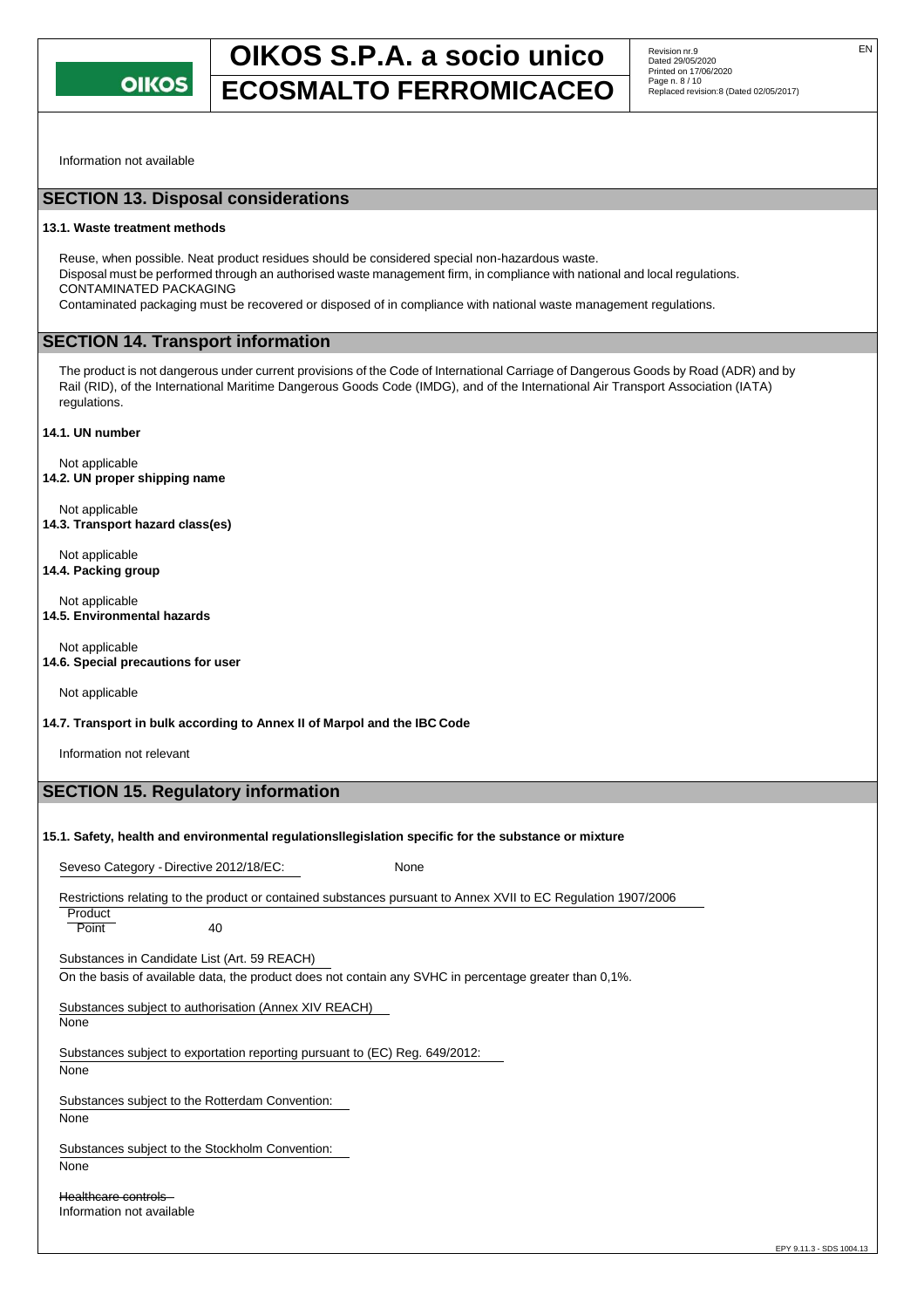

# **OIKOS S.P.A. a socio unico** Revision nr.9 Page n. 9 / 10 **ECOSMALTO FERROMICACEO** Replaced revision:8 (Dated 02/05/2017)

Revision nr.9<br>Dated 29/05/2020 Printed on 17/06/2020<br>Page n. 9 / 10

#### **SECTION 15. Regulatory information** ... / >>

VOC (Directive 2004/42/EC) :

Interior/exterior trim and cladding paints for wood, metal or plastic.

German regulation on the classification of substances hazardous to water (AwSV, vom 18. April 2017) WGK 1: Low hazard to waters

#### **15.2. Chemical safety assessment**

A chemical safety assessment has not been performed for the preparation/for the substances indicated in section 3.

### **SECTION 16. Other information**

Text of hazard (H) indications mentioned in section 2-3 of the sheet:

| <b>Acute Tox. 2</b>      | Acute toxicity, category 2                                         |
|--------------------------|--------------------------------------------------------------------|
| <b>Acute Tox. 4</b>      | Acute toxicity, category 4                                         |
| Eye Dam. 1               | Serious eye damage, category 1                                     |
| Eye Irrit. 2             | Eye irritation, category 2                                         |
| Skin Irrit. 2            | Skin irritation, category 2                                        |
| <b>Skin Sens. 1</b>      | Skin sensitization, category 1                                     |
| <b>Aquatic Acute 1</b>   | Hazardous to the aquatic environment, acute toxicity, category 1   |
| <b>Aquatic Chronic 2</b> | Hazardous to the aquatic environment, chronic toxicity, category 2 |
| H330                     | Fatal if inhaled.                                                  |
| H302                     | Harmful if swallowed.                                              |
| H312                     | Harmful in contact with skin.                                      |
| H332                     | Harmful if inhaled.                                                |
| H318                     | Causes serious eye damage.                                         |
| H319                     | Causes serious eye irritation.                                     |
| H315                     | Causes skin irritation.                                            |
| H317                     | May cause an allergic skin reaction.                               |
| H400                     | Very toxic to aquatic life.                                        |
| H411                     | Toxic to aquatic life with long lasting effects.                   |
| <b>EUH210</b>            | Safety data sheet available on request.                            |

LEGEND:

- ADR: European Agreement concerning the carriage of Dangerous goods by Road
- CAS NUMBER: Chemical Abstract Service Number
- CE50: Effective concentration (required to induce a 50% effect)
- CE NUMBER: Identifier in ESIS (European archive of existing substances)
- CLP: EC Regulation 1272/2008
- DNEL: Derived No Effect Level
- EmS: Emergency Schedule
- GHS: Globally Harmonized System of classification and labeling of chemicals
- IATA DGR: International Air Transport Association Dangerous Goods Regulation
- IC50: Immobilization Concentration 50%
- IMDG: International Maritime Code for dangerous goods
- IMO: International Maritime Organization
- INDEX NUMBER: Identifier in Annex VI of CLP
- LC50: Lethal Concentration 50%
- LD50: Lethal dose 50%
- OEL: Occupational Exposure Level
- PBT: Persistent bioaccumulative and toxic as REACH Regulation
- PEC: Predicted environmental Concentration
- PEL: Predicted exposure level
- PNEC: Predicted no effect concentration
- REACH: EC Regulation 1907/2006
- RID: Regulation concerning the international transport of dangerous goods by train
- TLV: Threshold Limit Value
- TLV CEILING: Concentration that should not be exceeded during any time of occupationalexposure.
- TWA STEL: Short-term exposure limit
- TWA: Time-weighted average exposure limit
- VOC: Volatile organic Compounds
- vPvB: Very Persistent and very Bioaccumulative as for REACH Regulation
- WGK: Water hazard classes (German).

GENERAL BIBLIOGRAPHY

1. Regulation (EC) 1907/2006 (REACH) of the European Parliament